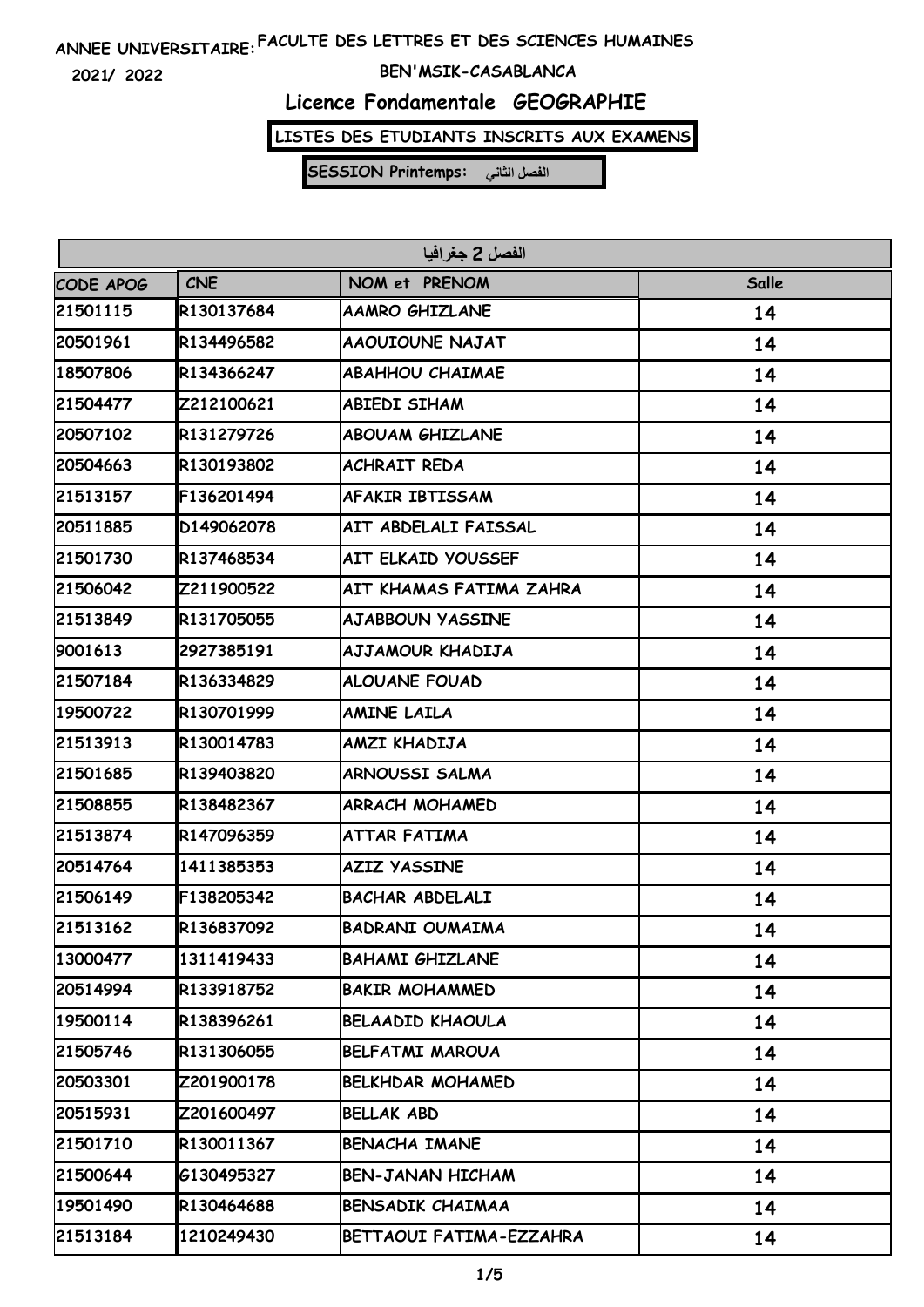**2021/ 2022**

#### **BEN'MSIK-CASABLANCA**

# **Licence Fondamentale GEOGRAPHIE**

### **LISTES DES ETUDIANTS INSCRITS AUX EXAMENS**

| الفصل 2 جغرافيا |            |                               |       |
|-----------------|------------|-------------------------------|-------|
| CODE APOG       | <b>CNE</b> | NOM et PRENOM                 | Salle |
| 17506870        | Z172000415 | <b>BORTAME HAMZA</b>          | 14    |
| 18512020        | 2018605605 | <b>BOUCHAM AHMED</b>          | 14    |
| 19501692        | R146046709 | <b>BOUJABER GHIZLANE</b>      | 14    |
| 16512655        | 8585685340 | <b>BOUJJAADIA ABDELOUAHED</b> | 14    |
| 21513935        | 2320281917 | <b>CHAHRI MOUAD</b>           | 14    |
| 21505281        | R144092940 | <b>CHAIR KAOUTAR</b>          | 14    |
| 20513635        | G137323291 | <b>CHAKIR ZAINEB</b>          | 14    |
| 21502321        | R136743836 | <b>CHAOUI RACHID</b>          | 14    |
| 21521285        | R130093762 | CHKOURI KAOUTAR               | 14    |
| 21510936        | K110008417 | CHOKAIRI MAROUANE             | 14    |
| 21515441        | Z212000263 | <b>DAMIRI HANANE</b>          | 14    |
| 19500156        | R110029573 | <b>DAOUDI OUSSAMA</b>         | 14    |
| 21513322        | R137742325 | <b>DEROUIECH SALMA</b>        | 16    |
| 21513924        | 2522469018 | DIAF KHADIJA                  | 16    |
| 19500728        | R130031358 | <b>ECHAKF MOUNIR</b>          | 16    |
| 21513853        | R138710473 | <b>EDARRAZ AYOUB</b>          | 16    |
| 21513308        | R133344333 | <b>EDDGHI RACHID</b>          | 16    |
| 21506883        | F134060402 | EL KHATTABI KHADIJA           | 16    |
| 21501093        | R130137692 | EL MALOUANI SANA              | 16    |
| 21501025        | R130167400 | EL MOUTAOUAKIL HASNA          | 16    |
| 21502834        | R139367386 | EL OUADINI MARIEM             | 16    |
| 21507212        | R136274720 | EL ZAHRAOUI DOUNIA            | 16    |
| 21507128        | R136247318 | EL ZAHRAOUI SAFAE             | 16    |
| 21507166        | R130344208 | <b>ELACHRAF KHALID</b>        | 16    |
| 21505730        | R137348765 | ELASRAOUI ABDERRAHMANE        | 16    |
| 21516006        | 2926816748 | ELBAHRAOUI AHMED              | 16    |
| 21512303        | G147008747 | EL-BALLAJ HASSAN              | 16    |
| 20502177        | R130028154 | ELFIRDOUSSI GHIZLANE          | 16    |
| 19513562        | S144054802 | EL-GANNOUNY MOHAMED AMINE     | 16    |
| 21506119        | R110028219 | ELGANTOURI SAIDA              | 16    |
| 21507848        | R130168021 | ELGHALI. NAJIB                | 16    |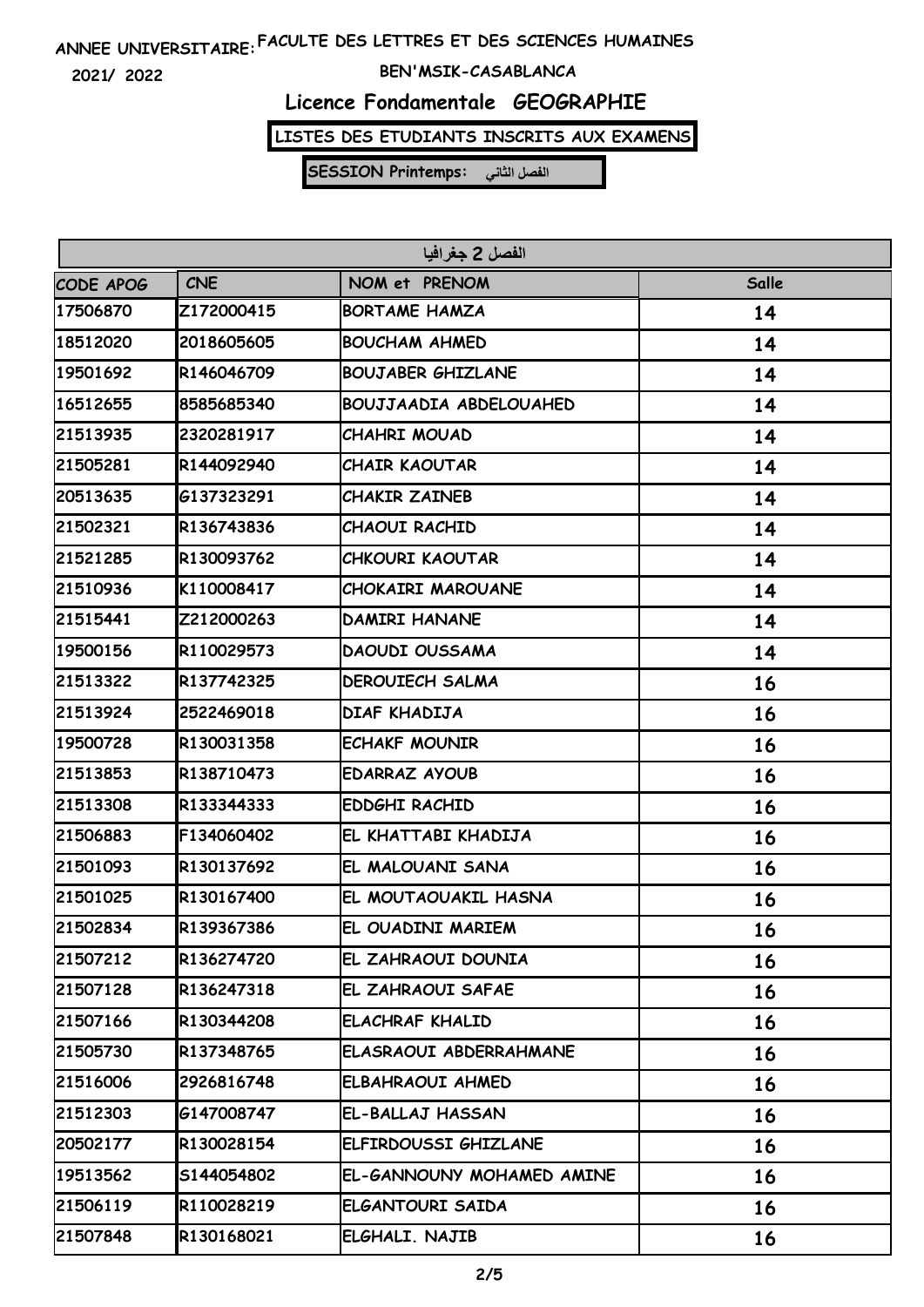**2021/ 2022**

#### **BEN'MSIK-CASABLANCA**

# **Licence Fondamentale GEOGRAPHIE**

### **LISTES DES ETUDIANTS INSCRITS AUX EXAMENS**

| الفصل 2 جغرافيا |            |                          |       |
|-----------------|------------|--------------------------|-------|
| CODE APOG       | <b>CNE</b> | NOM et PRENOM            | Salle |
| 21513167        | D136864961 | ELHADDY HIND             | 16    |
| 21512944        | R140029975 | ELHAMDAOUI BADR          | 16    |
| 21513324        | Z135503018 | ELHAMDI NOUZHA           | 16    |
| 14501750        | 1412387925 | EL-HASSOUNY MARYAM       | 16    |
| 16507561        | F145036026 | ELIDRISSI ASMAA          | 16    |
| 21512298        | D136678224 | ELJIKOUNI ABDELHAK       | 16    |
| 21512331        | D137757170 | ELJIKOUNI ANASS          | 16    |
| 20512968        | 6131375713 | ELLALLAMY ABDELMAJID     | 16    |
| 21517934        | 2220524665 | ELMAJHAD MOHAMMED        | 16    |
| 21518568        | D148026078 | <b>ELMAKIOUI YOUSSEF</b> | 16    |
| 18512741        | Z187000005 | ELMANYANI ABDERRAHIM     | 16    |
| 21506012        | F135083583 | ELOMRANI MOHAMED         | 16    |
| 21501789        | R146022506 | <b>ELORCH MOHAMED</b>    | 16    |
| 20514772        | R138658139 | ELOUADINI HICHEM         | 16    |
| 21513169        | Z157201667 | ELOUAFI SOKAINA          | 16    |
| 21511597        | K136343185 | ELQORTOBY AMINA          | 16    |
| 20513568        | D136378251 | <b>ERRAGUIOUI SOUAD</b>  | 16    |
| 12002218        | 1210374965 | <b>ERRAHIB MEHDI</b>     | 16    |
| 14506837        | 1411378756 | <b>ES-SABIR YASSINE</b>  | 16    |
| 21502304        | R130137683 | <b>ESSAGHIRAYNE DOHA</b> | 16    |
| 21502291        | Z212000042 | <b>EZZINE ZAKARIA</b>    | 16    |
| 21501081        | R130350460 | FADLA CHAIMAA            | 16    |
| 13007191        | 1310379550 | <b>FAKHIR YASSINE</b>    | 16    |
| 19513528        | K138526145 | FATH-ALLAH CHAIMAA       | 16    |
| 20514852        | D139140514 | FIHA LKHIR SOUMAYA       | 17    |
| 20514752        | R139695319 | <b>FORSANE MERYEM</b>    | 17    |
| 15506556        | R132620536 | <b>FOUZAR NABIL</b>      | 17    |
| 13007514        | 1310374992 | GHALIM WAHIBA            | 17    |
| 21513304        | R137208890 | <b>GHARBY SAAD</b>       | 17    |
| 21500650        | F130289114 | GHAZOUI LAILA            | 17    |
| 21507153        | R130118234 | HABALA FATIMA            | 17    |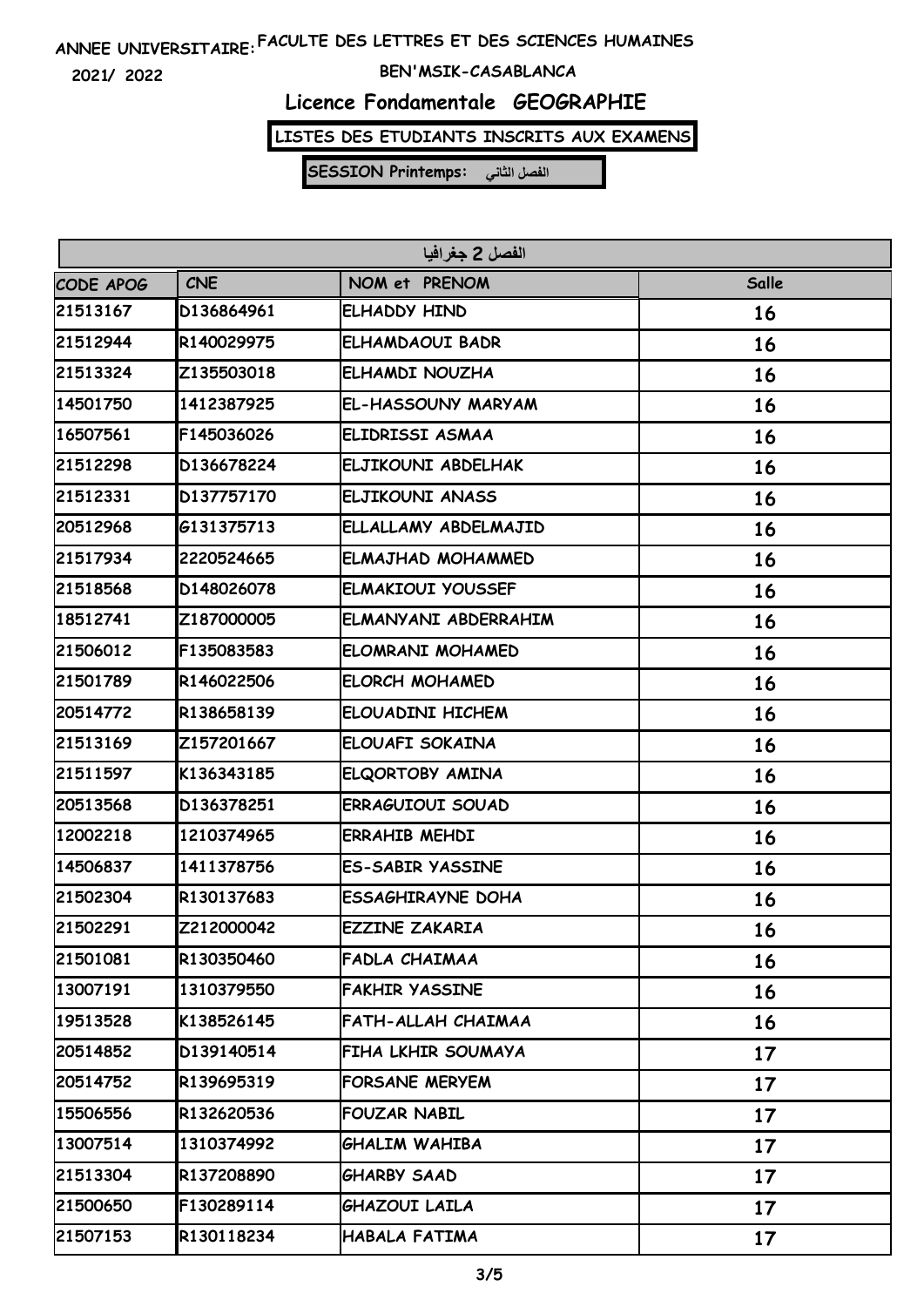**2021/ 2022**

#### **BEN'MSIK-CASABLANCA**

# **Licence Fondamentale GEOGRAPHIE**

### **LISTES DES ETUDIANTS INSCRITS AUX EXAMENS**

| الفصل 2 جغرافيا |            |                           |       |
|-----------------|------------|---------------------------|-------|
| CODE APOG       | <b>CNE</b> | NOM et PRENOM             | Salle |
| 20513930        | D146069114 | HADDOUALLA ATIQA          | 17    |
| 19513665        | D134765967 | HAKI ABDELMONYAM          | 17    |
| 21501805        | R133344560 | HALYM CHAIMAA             | 17    |
| 20504572        | R144008901 | HAMDOUNE AMINA            | 17    |
| 21506354        | R130132654 | HAMMANE ISMAIL            | 17    |
| 18503172        | D134692861 | HAMOUCHI NOUREDDIN        | 17    |
| 21514105        | 1129375621 | HASSANE IMANE             | 17    |
| 21505858        | R130182997 | <b>HAWAR GHIZLANE</b>     | 17    |
| 20505307        | R130162495 | <b>IBNIBRAHYM YOUSSEF</b> | 17    |
| 16507213        | R132662235 | ID MOHAMED LAHCEN         | 17    |
| 19504826        | R145104448 | IGDAD SOUKAINA            | 17    |
| 17504864        | R145037952 | JABIRI MOUAD              | 17    |
| 21513333        | R137456050 | JABRI HICHAM              | 17    |
| 20504454        | R142008577 | <b>JAKANI IHSANE</b>      | 17    |
| 21504562        | R130160300 | <b>JAMAL ZOUHAIR</b>      | 17    |
| 21513177        | 2220459071 | <b>JENYEH FOUAD</b>       | 17    |
| 21516479        | D136855663 | KADIRI CHAIMA             | 17    |
| 21511676        | Z211900005 | KAMOUNI ABDELKRIM         | 17    |
| 21507219        | R110129536 | <b>KAOUTI SALMA</b>       | 17    |
| 9000731         | 2925364749 | KHACHINI ABDELLAH         | 17    |
| 21501758        | F143017281 | KHALDOUN NADIA            | 17    |
| 21502273        | R110151155 | <b>KHALIL YOUSSEF</b>     | 17    |
| 21514641        | R134279238 | KHARATI YOUSSEF           | 17    |
| 17511954        | Z177000195 | KHAYOUSSEF ABDELLATIF     | 17    |
| 21502232        | F139136339 | KHRAMAZ KHADIJA           | 17    |
| 21513830        | K137357701 | <b>KOULI MOHAMMED</b>     | 17    |
| 21514812        | 9291419403 | LAABOU ABDELAZIZ          | 17    |
| 19511892        | 9896282626 | LAANAYA JALAL             | 17    |
| 21512579        | R133686863 | LAHRACHE MEHDI            | 17    |
| 21511634        | R130437325 | LAHRECH ABDELKARIM        | 17    |
| 21506096        | R134248807 | LOUTFI SOUFIANE           | 17    |